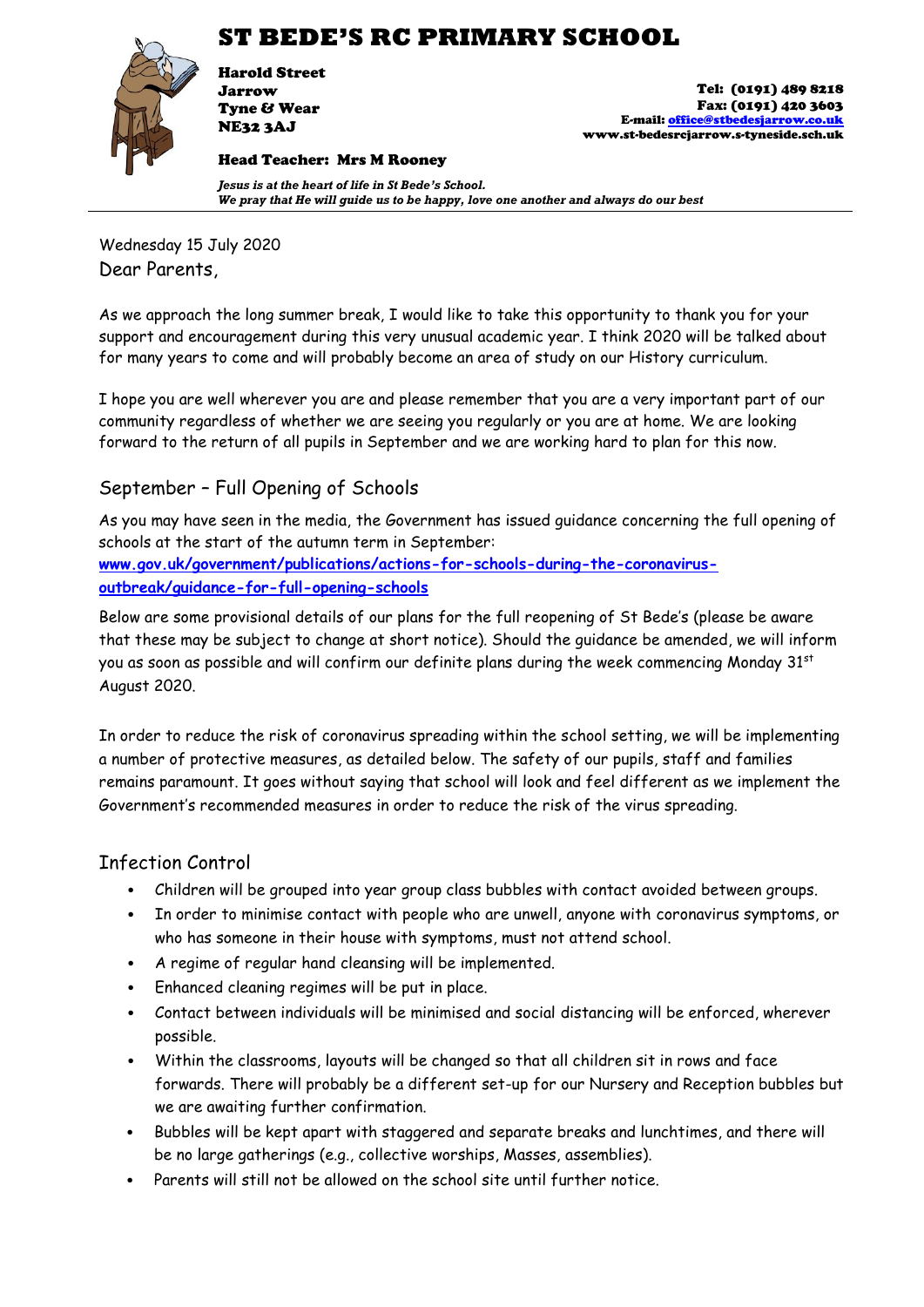### Curriculum

The curriculum will remain broad and ambitious with a full range of subjects offered. For the first two weeks, the children will complete a lot of well-being, friendship and transitional activities that focus on spoken language and ensuring that they feel comfortable and secure in their new learning environment. Teaching staff will complete some activities in curriculum subjects at the start of the term to identify gaps in the pupils' knowledge so that these can be addressed sequentially over the course of the academic year.

# Uniform

Pupils will be required to return to school in full uniform. School sweatshirts, polo shirts, fleeces, hats, caps and PE kit embroidered with our school logo can be purchased direct from [www.myclothing.com](http://www.myclothing.com/) and also from J K Clothing (North East) Ltd, Ellison Street, Jarrow. The shop is now open and there is also an online facility. On the days your child has PE, they should come dressed for this to avoid the need to change clothes in school. You will be informed of these days closer to the beginning of term together with information regarding suitable clothing and footwear.

#### Classes for Next Year

The following list indicates who your child's teacher will be in September.

| <b>Year Group</b>        | Teacher       | TA Support                                          | PPA Cover          |  |  |  |
|--------------------------|---------------|-----------------------------------------------------|--------------------|--|--|--|
| Mrs K McLaren<br>Nursery |               | Miss R Wood                                         |                    |  |  |  |
| Reception<br>Mrs E Buck  |               | Mrs T Stephenson/                                   | Mrs K McLaren      |  |  |  |
|                          |               | Mrs L Brunnock                                      |                    |  |  |  |
| Year 1                   | Miss L McCabe | Miss S Gough                                        | Mrs K McLaren      |  |  |  |
| Year 2                   | Ms L Shaw     | Miss M Relf                                         | Mrs K McLaren      |  |  |  |
| Mr S Halliday<br>Year 3  |               | Miss C Wilson                                       | Mrs A-M McQuillin/ |  |  |  |
|                          |               |                                                     | Mrs G Robinson     |  |  |  |
| Year 4<br>Miss J Romano  |               | Mrs S Hunt                                          | Mrs A-M McQuillin  |  |  |  |
| Mrs K Jeffrey<br>Year 5  |               | Mrs A Purvis                                        | Mrs A-M McQuillin  |  |  |  |
| Mr M Brown<br>Year 6     |               | Mrs G Carmichael                                    | Mrs A-M McQuillin  |  |  |  |
|                          | Mr M Hurst    | Will work throughout the school supporting SEND and |                    |  |  |  |
|                          |               | mentoring Mr Halliday through his NQT year.         |                    |  |  |  |

We welcome Mr Halliday to St Bede's. He will be another great asset to our teaching staff and it is wonderful to see an ex-pupil coming back home.

# Dates for Returning to School

Year 1 to Year 6 children will return to school on Wednesday 9<sup>th</sup> September.

• Reception children have a phased return starting with a morning or afternoon session from Monday 14th September for 2 weeks.

Nursery children will have staggered start dates from the week commencing Monday 14<sup>th</sup> September.

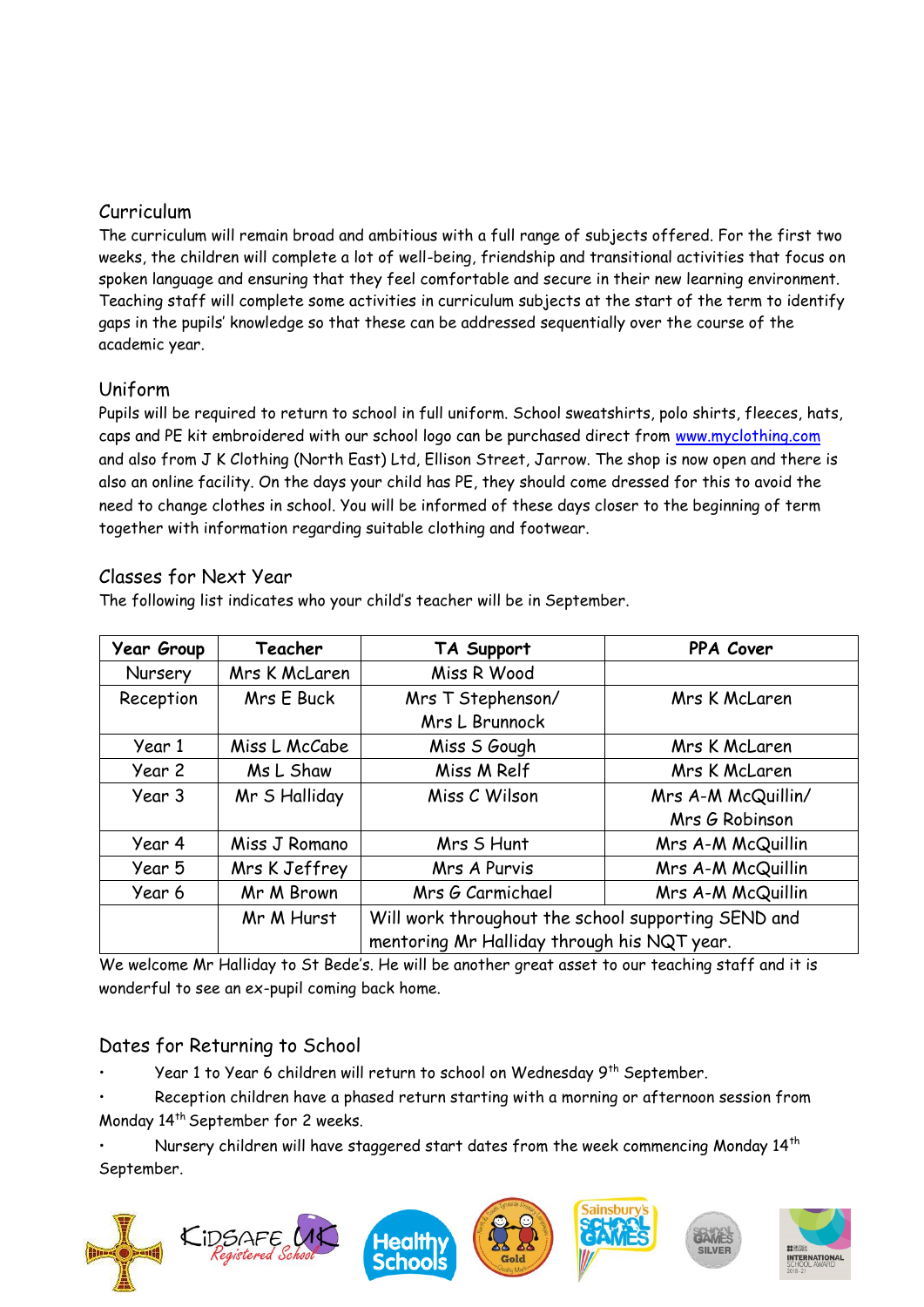# Arrival and Departure Times

Please see the attached times for your child's year group. Parents must adhere strictly to this schedule. For those families with siblings in school, please drop your children off and collect at the older sibling's allotted time. Staff will be available at the gates to take siblings into school. Please note that only one adult should accompany the children to the school gate. To avoid congestion, anyone dropping off or collecting children must then leave the school site immediately.

#### Year 6

Goodbye, God Bless and Good Luck to our Y6 children as they prepare to start the next phase of their education. It has been a pleasure to know you and you have been excellent buddies to your Reception friends – thank you!

# And finally...

Over the last few months, our lives have felt so different and it will be a joy to see all our pupils returning in September. There will be challenges of course, but I know our school community will overcome them and thrive. Your kind words and messages have really made us smile during this difficult period. We are very much looking forward to welcoming all our children back into school and to see our school community busy and full of children's love and laughter once again.

Thank you for all your support during this pandemic.

I hope you all have a great summer and we will see you in September.

Stay safe, Mrs M Rooney, the staff and governors of St Bede's